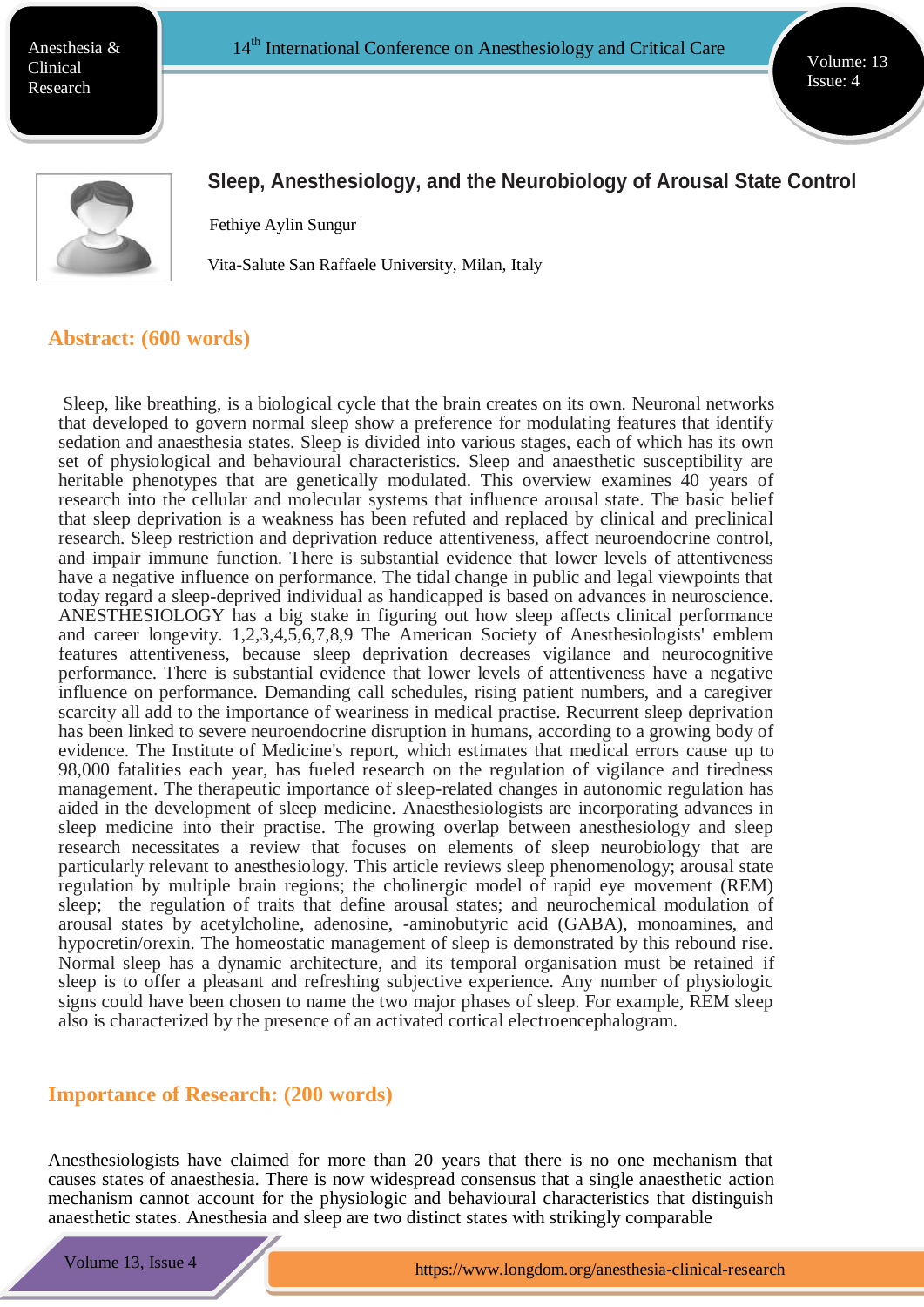physiologic and behavioural characteristics. Anaesthetic and sleep share so many characteristics that patients are frequently assured that anaesthesia will put them to sleep. Sleep is a soothing metaphor for an altered arousal state brought on by hazardous chemicals, many of which have startlingly identical ED50 and LD50 values. Clinical and preclinical studies concur that anatomically scattered and chemically diverse neurons are responsible for spontaneously emerging states of arousal. The idea that neural networks evolved to govern naturally occurring sleep selectively modulate features that define sedation and anaesthesia has gotten a lot of support. The idea that specific neural functions are localised to specific brain regions is based on more than 150 years of clinical neurology. The intricacy of various brain regions contributing to the control of arousal states complicates efforts to comprehend the mechanisms by which sleep and anaesthesia reduce alertness. In, a schematic representation of the numerous brain areas involved in arousal state control is shown. Recent reviews provide in-depth information and diverse viewpoints on a variety of brain areas that regulate sleep and wakefulness. The deleterious effects of sleep deprivation on performance and state-dependent changes in neuronal excitability observed in preclinical investigations are consistent with brain region–specific variations in metabolism and blood flow revealed by advancements in sleep functional neuroimaging.

## **Biography: (200 words)**

Fethiye Aylin Sungur is a General Surgeon with more than 30 years of experience as well as broad medical experience. She has excellent bedside manner and patient communication skills developed through more than three decades of combined schooling and teaching experience. She is the Chief of Minimally Invasive Surgery at San Raffaele Hospital, lead and assist in a variety of surgical procedures to address injuries, inflammatory and oncological diseases, communicate with patients and other medical professionals to create a treatment plan that includes preoperative preparations, surgical protocols and postoperative care and also prepare reports and other forms of documentation to keep patient charts updated around the clock during pre- and post-surgical hospital stays. She is also a Professor of Surgery and author of 88 paper published on PubMed and serves as an Editorial Board Member in various journals. During her bachelor degree. She was awarded multiple Gold medals during his student life. She is an active Medical Educator and continues to participate and present at various national and international meetings with more than 145 conference abstract presentations to her credit. He has deep interest for resuscitation, acute critical illness, trauma anesthesia, pediatric congenital cardiovascular anesthesia and perioperative patient safety.

## **Institute Photograph:**